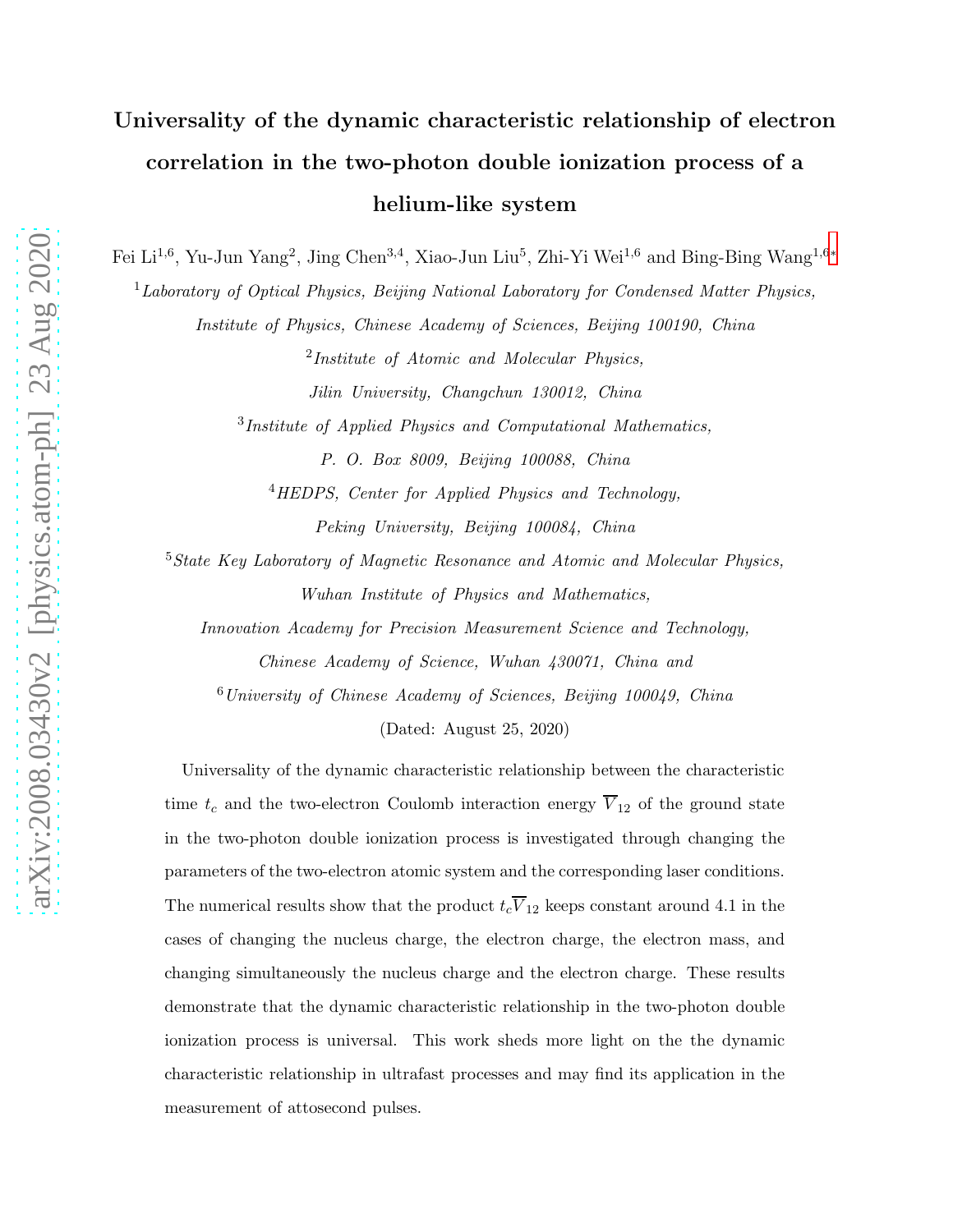Electron correlation plays an important role in the dynamic processes for a many-body system[\[1](#page-7-0)[–10\]](#page-8-0), where the time-dependent characteristic of the electron correlation is hard to be identified because of its attosecond timescale. Until recently, with the development of ultrafast laser technology and attosecond high-harmonic pulses, the investigation of the electron correlation in ultrafast dynamic processes becomes accessible in experiments. For example, the relative photo-emission timing is measured by pump-probe experiments[\[6](#page-7-1)], the electron correlation effects in the ionization processes of  $D_2$  molecule has been uncovered successfully through combining ultrafast and synchrotron XUV sources with electron-ion 3D coincidence imaging techniques[\[8](#page-7-2)]. These experimental techniques may be applied to strictly test some fundamental theoretical predictions.

Helium-like system is one of the simplest few-body system, which provides a benchmark system for the study of the time characteristics of the electron correlation effects in manybody dynamic processes. As mentioned by Hu[\[7\]](#page-7-3), the electron correlation for the ground state of the helium-like atoms becomes stronger with the increase of the nuclear charge. Therefore, one expects that the dynamic process will also change for different correlated electron systems. Hence, an interesting question is: Is there any general characteristics of the electron correlation which may be hold even if the parameters of the system changes? In this work, we demonstrate that the dynamic characteristic relationship between the electron correlation and the characteristic time of the two-photon double ionization (TPDI) process of two-electron system is valid for various helium-like systems, e.g.,  $Li^+$  and  $Be^{2+}$  ions. These results consolidate the universality of the dynamic characteristic relationship obtained in our previous work[\[11\]](#page-8-1), which can be regarded as a general dynamic characteristic relationship in the atomic ionization processes.

We investigate the TPDI of the helium-like ion system by solving numerically the timedependent schrödinger equation (TDSE). In general, the field-free three-particle Schrödinger

<span id="page-1-0"></span><sup>∗</sup>Electronic address: [zywei@iphy.ac.cn; wbb@aphy.iphy.ac.cn](mailto:zywei@iphy.ac.cn; wbb@aphy.iphy.ac.cn)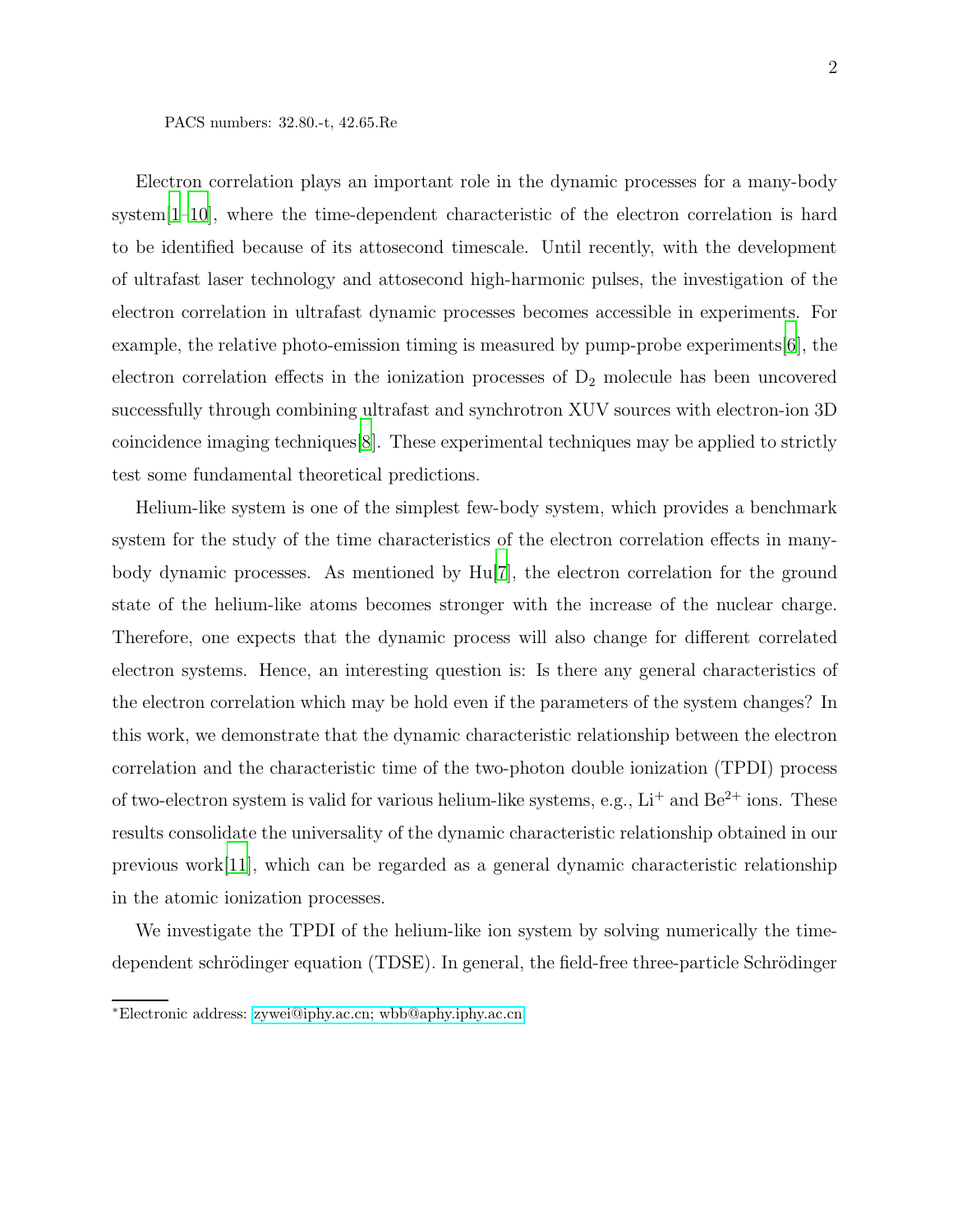<span id="page-2-0"></span>
$$
\left(-\frac{\hbar^2}{2M}\nabla_{R_0}^2 - \frac{\hbar^2}{2m}\nabla_{R_1}^2 - \frac{\hbar^2}{2m}\nabla_{R_2}^2 - \frac{Ze^2}{|\mathbf{R}_1 - \mathbf{R}_0|} - \frac{Ze^2}{|\mathbf{R}_2 - \mathbf{R}_0|} + \frac{e^2}{|\mathbf{R}_1 - \mathbf{R}_2|}\right) \times
$$
  
\n
$$
\Psi(\mathbf{R}_0, \mathbf{R}_1, \mathbf{R}_2) = E_{NR}\Psi(\mathbf{R}_0, \mathbf{R}_1, \mathbf{R}_2),
$$
\n(1)

where M is the nucleus mass, m is the electron mass,  $\hbar$  is the reduced Planck constant, Z is the atomic number, e is the elementary charge,  $\mathbf{R}_0$  is the position vector of the nucleus,  $\mathbf{R}_1$  and  $\mathbf{R}_2$  are the position vectors of the two electrons, respectively, and  $E_{NR}$  is the non-relativistic energy. On making the standard transformation to scaled center-of-mass coordinate system[\[12](#page-8-2)], equation [\(1\)](#page-2-0) is reduced to the dimensionless form

<span id="page-2-1"></span>
$$
H_0\Psi_n(\mathbf{r}_1, \mathbf{r}_2) = E_n\Psi_n(\mathbf{r}_1, \mathbf{r}_2),\tag{2}
$$

with

$$
H_0 = \left[ -\frac{1}{2\gamma} \nabla_{r_1}^2 - \frac{1}{2\gamma} \nabla_{r_2}^2 - \frac{Z\xi}{r_1} - \frac{Z\xi}{r_2} + \frac{\xi^2}{|\mathbf{r}_1 - \mathbf{r}_2|} \right],\tag{3}
$$

where  $\gamma$  and  $\xi$  are the parameters of the helium-like system, with (1)  $\gamma = 1, \xi = 1$  for the case that only the nucleus charge Ze changes, including  $Z = 3$  for Li<sup>+</sup> ion and  $Z = 4$  for Be<sup>2+</sup> ion; (2)  $\gamma = 1, \xi = b$  for the case that the electron charge changes from  $-e$  into  $-be$ ; (3)  $\gamma = n, \xi = 1$  for the case that the mass of the electron changes from m into nm. Then the eigenenergy  $E_n$  can be expressed as  $E_n = E_{NR}/E_s$  in the case of ignoring the movement of the center-of mass, where, in the dimensionless process,  $E_s = e^2/a_\mu$  is the unit of energy and  $a_{\mu} = \hbar^2/\mu e^2$  is the unit of length with the reduced mass  $\mu = Mm/(M+m) \approx m$ . The field-free Schrödinger equation [\(2\)](#page-2-1) can be solved through the variational method, and  $\Phi(\mathbf{r}_1, \mathbf{r}_2)$ can be obtained by selecting an appropriate trial wave function which can be expressed by B-spline functions as

$$
\Psi_n(\mathbf{r}_1, \mathbf{r}_2) = \sum_{i_\alpha, i_\beta, l_\alpha, l_\beta} C_{i_\alpha, i_\beta, l_\alpha, l_\beta} [1 + (-1)^S P_{12}] B_{i_\alpha}^k(r_1) B_{i_\beta}^k(r_2) \times
$$
\n
$$
\sum_{m_\alpha m_\beta} \langle l_\alpha m_\alpha l_\beta m_\beta | LM \rangle Y_{l_\alpha}^{m_\alpha}(\hat{\mathbf{r}}_1) Y_{l_\beta}^{m_\beta}(\hat{\mathbf{r}}_2), \tag{4}
$$

where  $P_{12}$  is the permutation operator between electrons 1 and 2,  $B_{i_{\alpha}}^{k}(r_1)$  and  $B_{i_{\beta}}^{k}(r_2)$  are two B-spline functions of order  $k[13, 14], \langle l_{\alpha}m_{\alpha}l_{\beta}m_{\beta}|LM\rangle$  $k[13, 14], \langle l_{\alpha}m_{\alpha}l_{\beta}m_{\beta}|LM\rangle$  $k[13, 14], \langle l_{\alpha}m_{\alpha}l_{\beta}m_{\beta}|LM\rangle$  $k[13, 14], \langle l_{\alpha}m_{\alpha}l_{\beta}m_{\beta}|LM\rangle$  is the Clebsch-Gordan coefficient,  $Y_{l_{\alpha}}^{m_{\alpha}}$  $l_{\alpha}^{m_{\alpha}}(\hat{\mathbf{r}}_1)$  and  $Y_{l_{\beta}}^{m_{\beta}}$  $\int_{l_{\beta}}^{m_{\beta}} (\hat{\mathbf{r}}_2)$  are the two spherical harmonics, and S, L, and M are, respectively, the total spin of the two electrons, the total orbital angular momentum and its z-component.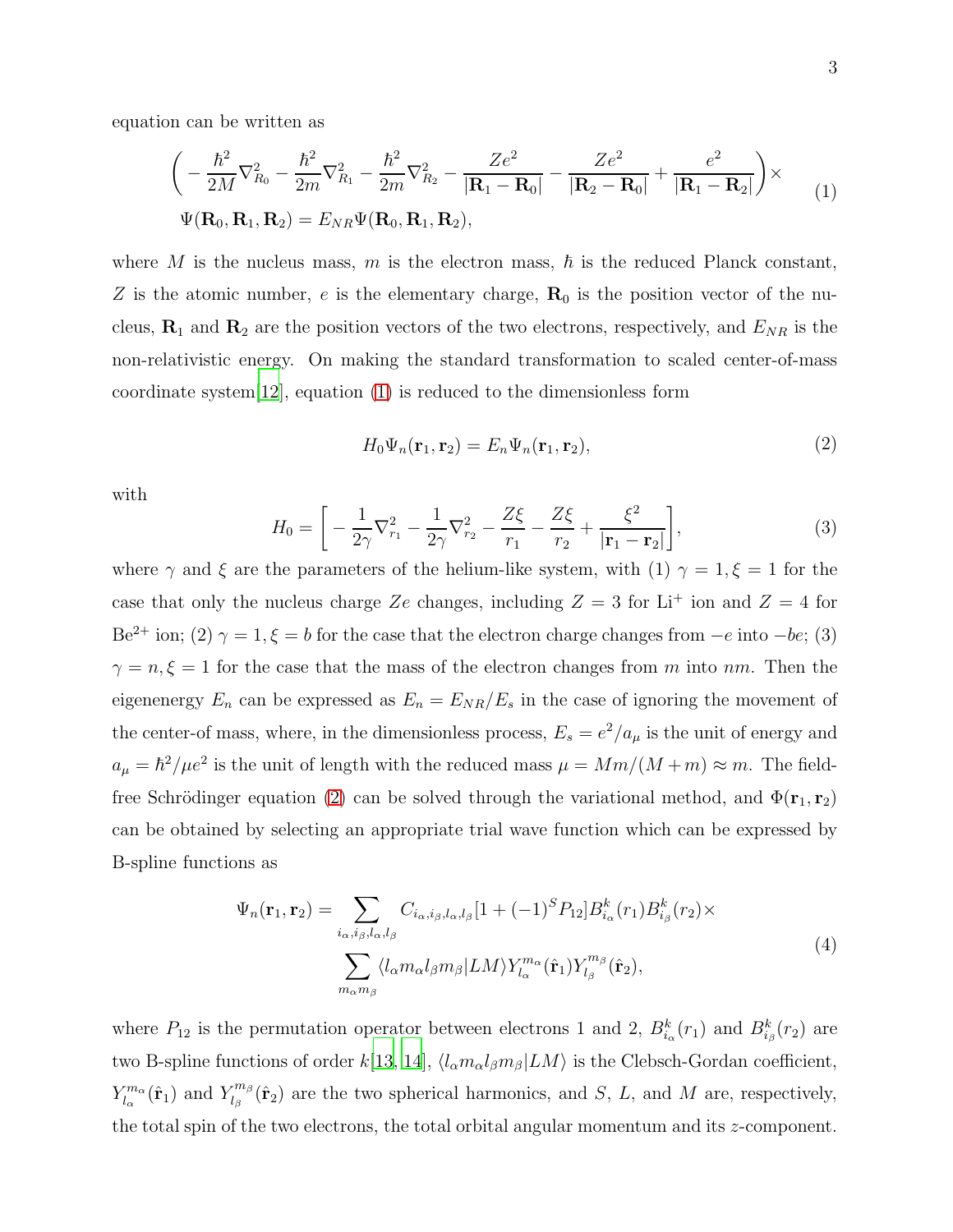Once the field-free  $H_0$  eigenfunction  $\Phi_n(\mathbf{r}_1, \mathbf{r}_2)$  is determined, the interaction between the helium-like system and ultrashort laser pulse can be solved. In the dipole approximation and the gauge transformation[\[15\]](#page-8-5), the TDSE reduces to

<span id="page-3-0"></span>
$$
i\hbar \frac{\partial}{\partial t} \Phi(\mathbf{r}_1, \mathbf{r}_2, t) = [H_0 + H_{int}(t)] \Phi(\mathbf{r}_1, \mathbf{r}_2, t), \tag{5}
$$

where

$$
H_{int}(t) = \xi e \mathbf{E}(t) \cdot (\mathbf{r}_1 + \mathbf{r}_2), \tag{6}
$$

and  $E(t)$  is the electric field of laser pulse. In our simulation, the vector potential of laser pulse is expressed as

$$
\mathbf{A}(t) = -A_0 e^{-(2 \ln 2)(t - t_c)^2 / \tau^2} \sin(\omega t) \hat{\mathbf{e}}_z, \tag{7}
$$

and the corresponding electric field can be expressed as

$$
\mathbf{E}(t) = E_0 e^{-(2\ln 2)(t - t_c)^2/\tau^2} \cos(\omega t) \hat{\mathbf{e}}_z - (4\ln 2) E_0 (t - t_c) \times
$$
  

$$
e^{-(2\ln 2)(t - t_c)^2/\tau^2} \sin(\omega t) / (\omega \tau^2) \hat{\mathbf{e}}_z,
$$
 (8)

where  $E_0 = A_0 \omega$  is the electric-field amplitude,  $t_c$  is the position of the laser pulse center on the time-axis,  $\tau$  is the full width at half maximum (FWHM),  $\omega$  is the center frequency of the laser pulse, and  $\hat{\mathbf{e}}_z$  is the unit vector of the polarization direction of the laser pulse. Specially, when the electron charge changes from  $-e$  into  $-be$ , the equation(6) becomes

$$
H_{int}(t) = be\mathbf{E}(t) \cdot (\mathbf{r}_1 + \mathbf{r}_2). \tag{9}
$$

The time-dependent wave function  $\Phi(\mathbf{r}_1, \mathbf{r}_2, t)$  can be expanded in terms of the field-free  $H_0$ eigenfunctions  $\Psi_n$ . By substituting the expanded expression of the  $\Phi(\mathbf{r}_1, \mathbf{r}_2, t)$  into equation [\(5\)](#page-3-0), one can obtain a set of coupled differential equations, which can be solved by the Adams method[\[16](#page-8-6)]. Once the time-dependent wave function  $\Psi(\mathbf{r}_1, \mathbf{r}_2, t)$  is determined, the probability distribution at the time  $t_f$  for the two ionized electrons escaped with momenta  $\mathbf{k}_1$  and  $\mathbf{k}_2$  is obtained according to

$$
P(\mathbf{k}_1, \mathbf{k}_2) = |\langle \psi_{\mathbf{k}_1, \mathbf{k}_2}(\mathbf{r}_1, \mathbf{r}_2) | \Phi(\mathbf{r}_1, \mathbf{r}_2, t_f) \rangle|^2, \tag{10}
$$

where  $\psi_{\mathbf{k}_1,\mathbf{k}_2}(\mathbf{r}_1,\mathbf{r}_2)$  is the wave function of the uncorrelated double continuum state, which can be expressed as a symmetrized product of two independent-particle Coulomb wave functions[\[17](#page-8-7)]. Therefore, the energy distribution of two ionized electrons can be expressed as

$$
P(E_1, E_2) = \iint k_1 k_2 P(\mathbf{k}_1, \mathbf{k}_2) d\hat{\mathbf{k}}_1 d\hat{\mathbf{k}}_2,
$$
\n(11)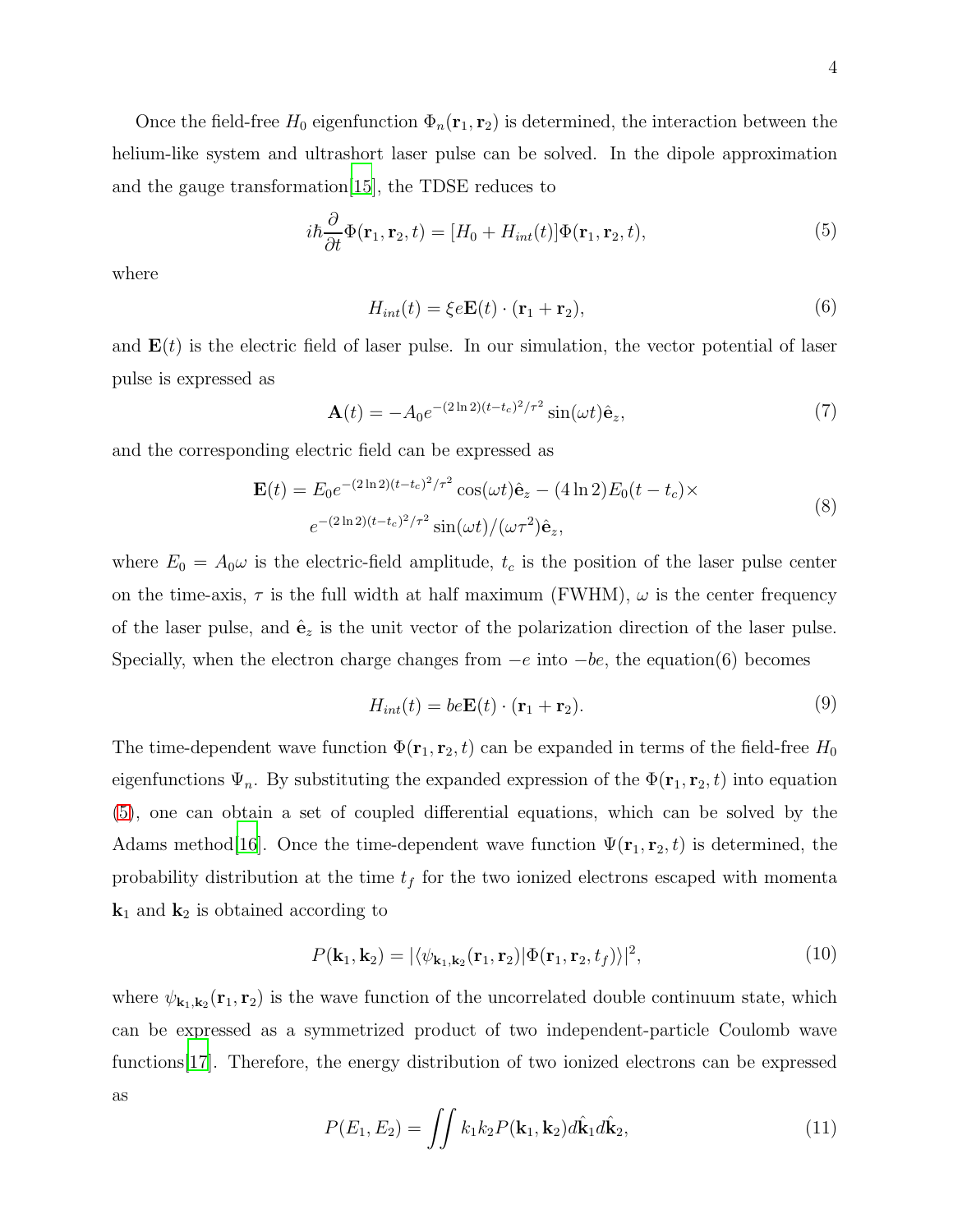where  $E_1 = k_1^2/2$  and  $E_2 = k_2^2/2$  are the energies of the two ionized electrons. The change of Coulomb wave function caused by changing the electron charge or the electron mass is equivalent to the change of the nucleus charge. However, the field-free two-electron wave function does not have such property. In other words, the changes of field-free two-electron wave function caused by changing the nucleus charge, the electron charge, or the electron mass are independent with each other.

The universality of the dynamic characteristic relationship in the TPDI process can ensure its broad applicability in various correlated systems. Thus various independent correlated systems can be selected as testing samples of the universality of the dynamic characteristic relationship. The correlated system consisting of a nucleus and two electrons has the inherent properties such as mass and charge etc. when the mass or charge of a particle is changed, the whole three-body correlated system is changed accordingly, and these changes are independent as mentioned above. Therefore, it is reasonable to explore the universality of the dynamic characteristic relationship in the TPDI process by changing these properties of the correlated systems separately.

We first investigate the TPDI process of helium,  $Li^+$  and  $Be^{2+}$  ion to further understand the characteristic time. Fig. [1](#page-11-0) shows the energy distributions of two ionized electrons for helium  $((a)-(c))$ , Li<sup>+</sup>  $((d)-(f))$  and Be<sup>2+</sup> ion  $((g)-(i))$ , where the energy distribution in the TPDI process changes from one peak into two peaks as the laser pulse duration increases. Hence, we may define a ratio  $\eta = P_{mid}/P_{max}$ , where  $P_{max}$  is the maximum value of the ionization probability in energy space with its coordinates( $E_1(P_{max})$ ,  $E_2(P_{max})$ ) and  $P_{mid}$ is the probability at the intersection of lines  $E_1 + E_2 = E_t$  and  $E_1 = E_2$ , where  $E_1$  and  $E_2$  are the energies of the two electrons and  $E_t = E_1(P_{max}) + E_2(P_{max})$ . Fig. [2](#page-11-1) presents the ratio  $\eta[11]$  $\eta[11]$  as a function of pulse duration with the laser intensity of  $1 \times 10^{14}$ W/cm<sup>2</sup> for helium,  $Li<sup>+</sup>$  and  $Be<sup>2+</sup>$  ions. Based on our previous work[\[11](#page-8-1)], we also define the characteristic time as the pulse duration at the turning point of the ratio  $\eta$  from  $\eta = 1$  to  $\eta < 1$  in Fig. [2,](#page-11-1) which corresponds to that the energy distribution changes from one peak to two peaks. More specifically, as shown in Fig. [2,](#page-11-1) the characteristic time is about 105 asec, 65 asec and 46 asec for helium,  $Li^+$  and  $Be^{2+}$  ion, respectively. When the pulse duration is less than the characteristic time, the ratio  $\eta$  equals to 1, which indicates that two ionized electrons carry mainly equal energy. In contrast, when the pulse duration is greater than the characteristic time, the ratio  $\eta$  is less than 1 and gradually tends to a constant with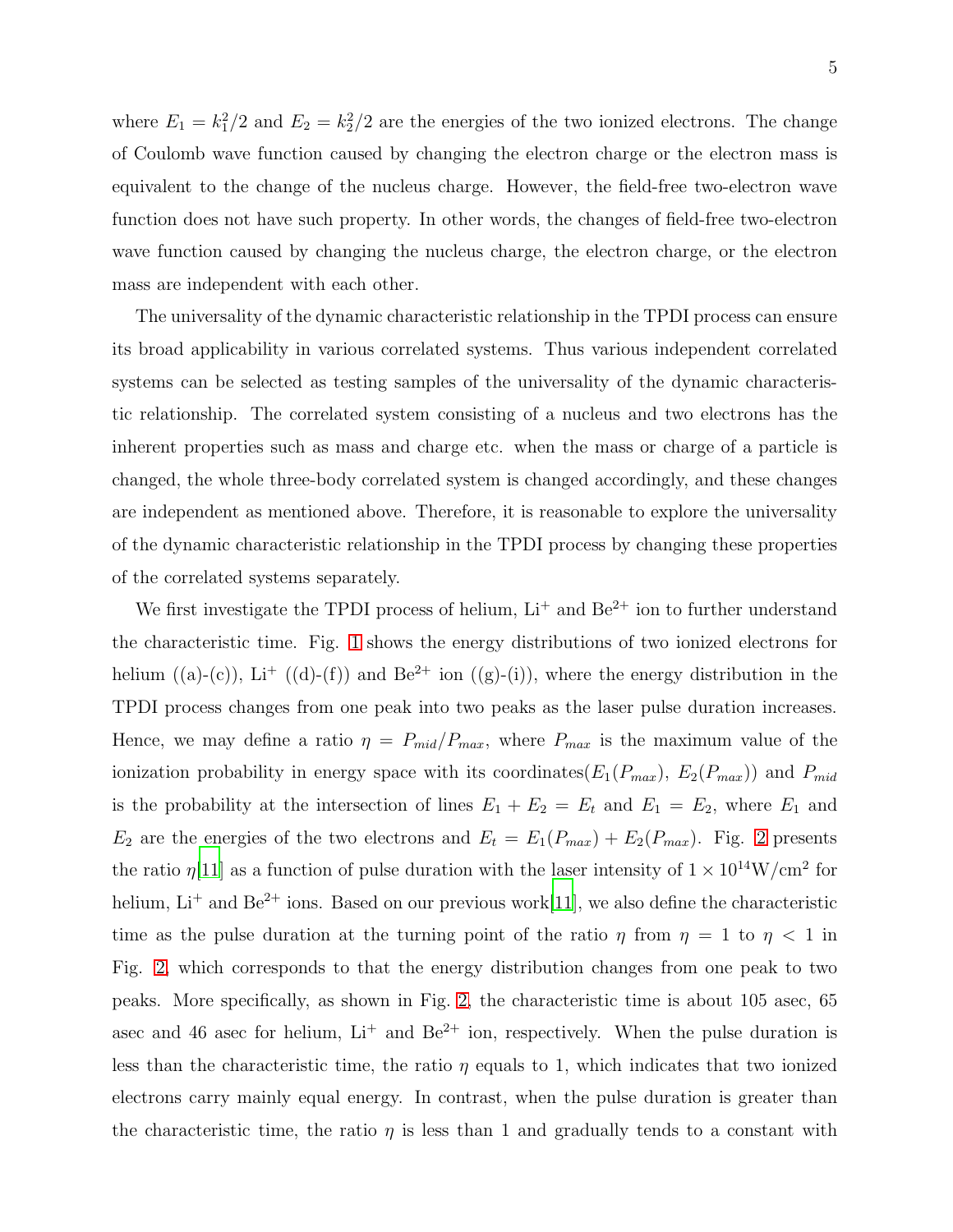the increase of the pulse duration, which means that two ionized electrons carry mainly unequal energy. In order to understand the phenomenon that this ratio tends to a constant, we define the energy difference  $\Delta E$  for two ionized electrons that possess the maximum ionization probability in the TPDI process. Fig. [3](#page-12-0) shows the energy difference  $\Delta E$  as a function of pulse duration with the laser intensity of  $1 \times 10^{14}$ W/cm<sup>2</sup> for helium, Li<sup>+</sup> and  $Be^{2+}$  ion. By comparing figures [2](#page-11-1) and [3,](#page-12-0) we may find that, as the pulse duration increases further, the energy difference  $\Delta E$  tends to be the energy difference of  $|I_{p2} - I_{p1}|$  when the ratio  $\eta$  tends to a constant, where  $I_{p1}$  and  $I_{p2}$  are the first and second ionization energies of the atom or the ions, respectively. It is known that, as a sequential TPDI process, the energies carried by two ionized electrons are  $E_1 = \omega - I_{p1}$  and  $E_2 = \omega - I_{p2}$ , respectively. Hence the energy difference of two ionized electron  $\Delta E = E_1 - E_2 = |I_{p2} - I_{p1}|$  can be regard as a sign of the sequence TPDI in turn based on previous works[\[1](#page-7-0), [3](#page-7-4), [18](#page-8-8)]. Therefore, the pulse duration for the ratio tending to a constant can be regarded as the intrinsic maximum time delay[\[3\]](#page-7-4) between the two ionization events, which can lead to a specific combination of final energies of the ejected electrons, i.e.  $E_1 = \omega - I_{p1}$  and  $E_2 = \omega - I_{p2}$ . Moreover, it should be emphasized that the characteristic time we defined here is different from the maximum time delay which is defined in reference [\[3\]](#page-7-4) and our characteristic time is the minimum duration of the laser pulse where the ejected electrons may carry different energies at the end of the laser pulse, rather than the pulse duration which identifies the nonsequential ionization mechanisms. In addition, we find that the ratio  $\eta$  curve and energy difference  $\Delta E$  curve keep unchanged as the laser intensity decreases from  $1 \times 10^{14}$ W/cm<sup>-2</sup> to  $1 \times 10^{13}$ W/cm<sup>-2</sup> and  $1 \times 10^{12} W/cm^{-2}$ .

We then investigate the change of the characteristic time by changing the charges of the nucleus and the electron, separately. Table [I](#page-9-0) presents the corresponding parameters of the helium-like system as the nucleus charge increases from 1.5e to 4e. The ground-state energy  $E_{1S}$ , the second ionization energy  $I_{p2}$  and the center frequency of the laser pulse are presented in table [I,](#page-9-0) where the center frequency of the laser pulse is chosen greater than the second ionization energy and less than the ground-state energy. As shown in table [I,](#page-9-0) the Coulomb interaction energy of the ground state increases from 0.636 a.u. to 2.193 a.u., and the corresponding characteristic time of the TPDI process decreases from 6.529 a.u. to 1.901 a.u., i.e. from 158 asec to 46 asec. These results can be understood directly as follows: As the charge of the nucleus increases, the two electrons are closer to each other, hence the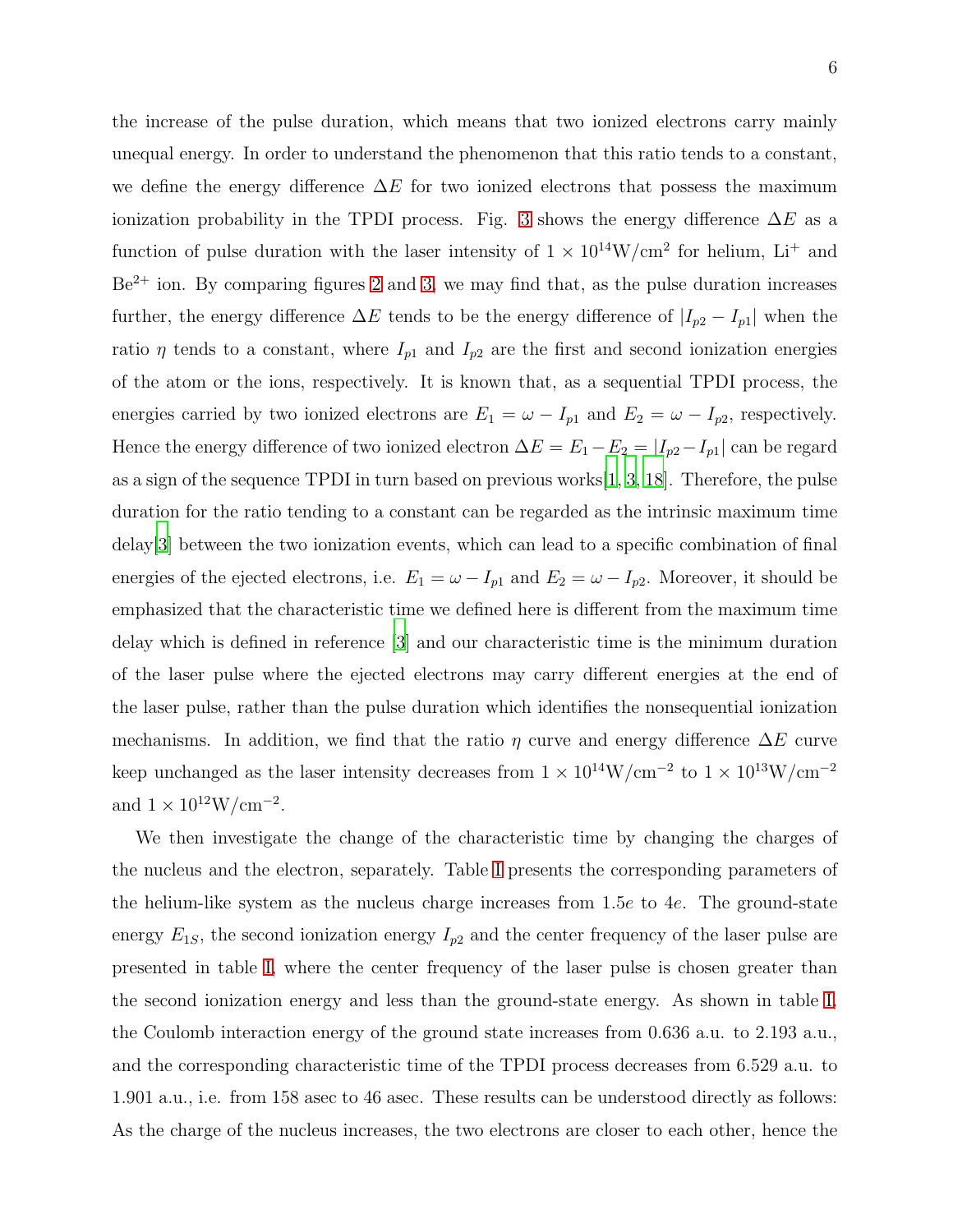Coulomb interaction energy increases, and the electron correlation becomes stronger. On the other hand, the characteristic time decreases drastically with the increase of the nucleus charge. The interesting result is that the product of the Coulomb interaction energy of the ground state and the characteristic time of the TPDI process for the systems with different nucleus charge almost keeps constant around 4.1.

The change of the charge and mass of electron to test universality of the dynamic characteristic relationship can be understood from the perspective of the equivalent quality and charge[\[19,](#page-8-9) [20\]](#page-8-10), although they are fundamental physics constants. Table [II](#page-9-1) presents the values of the characteristic time and the Coulomb interaction energy of the ground state for the case that the electron charge is changed from  $-0.6e$  to  $-1.3e$ . It shows that the Coulomb interaction energy of the ground state increases from 0.230 a.u. to 1.884 a.u. with the increase of the absolute value of the electron charge, and the corresponding characteristic time of the TPDI process decreases from 18.347 a.u. to 2.190 a.u., i.e. from 444 asec to 53 asec. However, it is found that the product of the Coulomb interaction energy of the ground state and the characteristic time of the TPDI process also keeps constant around 4.1. Table [III](#page-10-0) shows the values of the characteristic time and the Coulomb interaction energy as the nucleus charge increases from 1.4e to 2.4e and the electron charge changes from −0.7e to −1.2e simultaneously. Table [III](#page-10-0) illustrates that although the Coulomb interaction energy of the ground state increase from 0.227 a.u. to 1.964 a.u. and the characteristic time of the TPDI process decrease from 18.058 a.u to 2.066 a.u., i.e. from 437 asec to 50 asec, the product of the Coulomb interaction energy of the ground state and the characteristic time of the TPDI process once again almost keeps constant around 4.1.

We finally study that how does the product of the characteristic time of the TPDI process and the Coulomb interaction energy of the ground state change when the electron mass are changed. Table [IV](#page-10-1) shows that as the electron mass increases from  $0.4m$  to  $1.6m$ , the Coulomb interaction energy of the ground state increases from 0.379 a.u. to 1.515 a.u., the characteristic time of the TPDI process decreases from 10.826 a.u. to 2.686 a.u., i.e. from 262 asec to 65 asec, and also the product of the Coulomb interaction energy of the ground state and the characteristic time of the TPDI process almost keeps constant around 4.1.

Figure [4](#page-12-1) shows that the characteristic time of the TPDI process varies with the Coulomb interaction energy of the ground state for the cases: (1) the change of the nucleus charge, (2) the change of the electron charge, (3) the simultaneous change of the nucleus and the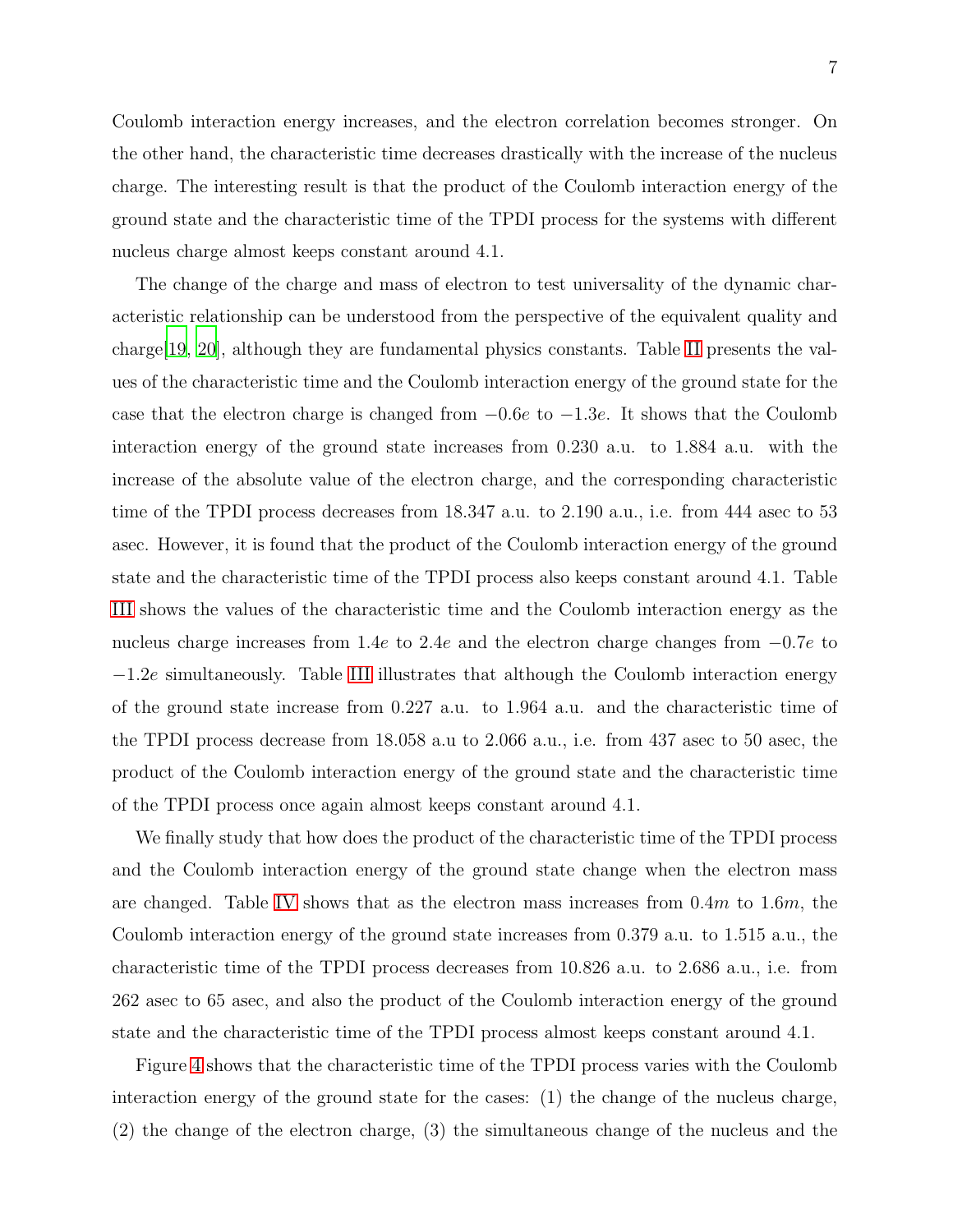electron charge, (4) the change of the electron mass. We found that the characteristic time  $t_c$  of the TPDI process is inversely proportional to the Coulomb interaction energy  $\overline{V}_{12}$ of the ground state, i.e. there is a dynamic characteristic relationship  $t_c\overline{V}_{12} \approx 4.1$  in the TPDI process. We can also see that the dynamic characteristic relationship is true in the correlated systems mentioned above from another perspective, in other words, the dynamic characteristic relationship in the TPDI process is universal.

In conclusion, we have investigated the TPDI process of the various helium-like threebody correlated system by solving numerically time-dependent schrödinger equation. we found that the dynamic characteristic relationship  $t_c\overline{V}_{12} \approx 4.1$  in the TPDI process is universal. We also illustrate that the characteristic time defined here is clearly different from the time delay in reference [\[3](#page-7-4)], and the dynamic relationship here may help us to understand the ultrafast TPDI processes more deeply.

This work was supported by the National Natural Science Foundation of China under Grant Nos. 91850209, 11774129 and 11774411, and the National Key Research and Development Program (No. 2019YFA0307700, and No. 2016YFA0401100). We thank all the members of SFAMP club for helpful discussions.

## References

- <span id="page-7-0"></span>[1] Peng L Y, Jiang W C, Geng J W, Xiong W H and Gong Q H 2015 Phys. Rep. 575 1
- [2] Foumouo E, Antoine Ph, Bachau H and Piraux B 2008 New J. Phys. 10 025017
- <span id="page-7-4"></span>[3] Feist J, Pazourek R, Nagele S, Persson E, Schneider B I, Collins L A and Burgdörfer J 2009 J. Phys. B: At.Mol. Opt. Phys. 42 134014
- [4] Pazourek R, Feist J, Nagele S and Burgdörfer J 2012 *Phys. Rev. Lett.* **108** 163001
- [5] Jiang W C, Nagele S and Burgdörfer J 2017 Phys. Rev.  $A$  96 053422
- <span id="page-7-1"></span>[6] Ossiander M, Siegrist F, Shirvanyan V, Pazourek R, Sommer A, Latka T, Guggenmos A, Nagele S, Feist J, Burgdörfer, Kienberger J R and Schultze M 2017 Nat. Phys. 13 280
- <span id="page-7-3"></span>[7] Hu S X 2018 Phys. Rev. A 97 013414
- <span id="page-7-2"></span>[8] Martin L, Bello R Y, Hogle C W, Palacios A, Tong X M, Sanz-Vicario J L, Jahnke T, Schöffler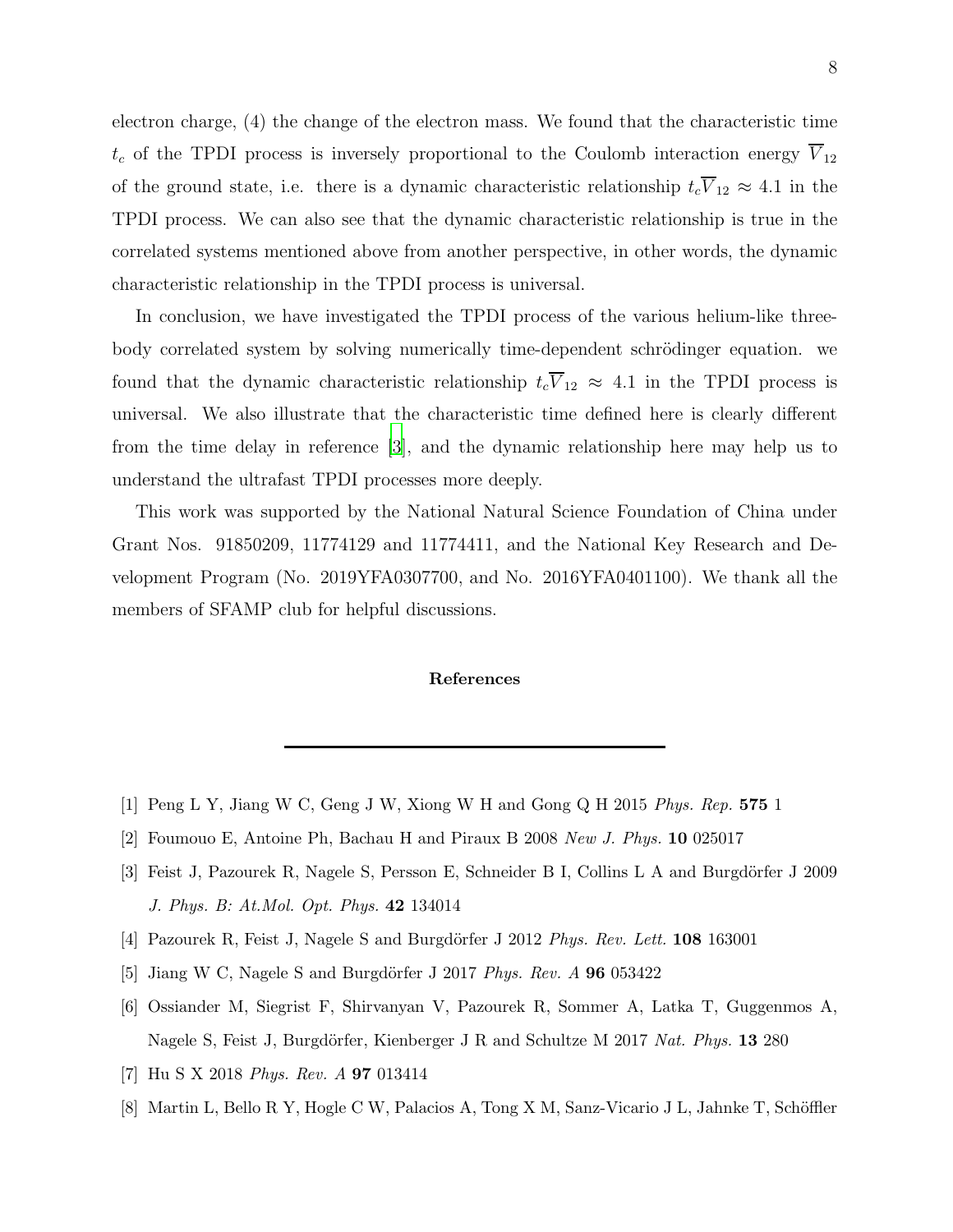M, Dörner R, Weber Th, Martín F, Kapteyn H C, Murnane M M and Ranitovic P 2018 Phys. Rev. A 97 062508

- [9] Xiao Z L, Quan W, Xu S P, Yu S G, Lai X Y, Chen J and Liu X J 2020 Chin. Phys. Lett. 37 043201
- <span id="page-8-1"></span><span id="page-8-0"></span>[10] Zhang B, Zhao J and Zhao Z X 2018 Chin. Phys. Lett. 35 043201
- [11] Li F, Jin F C, Yang Y J, Chen J, Yan Z C, Liu X J and Wang B B 2019 J. Phys. B: At.Mol. Opt. Phys. 52 195601
- <span id="page-8-2"></span>[12] Levin F S and Micha D A 1994 Long-Range Casimir Forces: Theory and Recent Experiments on Atomic Systems (New York, Springer Science & Business Media, 1993)
- <span id="page-8-4"></span><span id="page-8-3"></span>[13] Bachau H, Cormier E, Decleva P and Martín F 2001 Rep. Prog. Phys. 64 1815
- <span id="page-8-5"></span>[14] Shi T Y, Bao C G and Li B W 2001 Commun. Theor. Phys. 35 195
- [15] Joachain C J, Kylstra N J and Potvliege R M Atoms in Intense Laser Fields (Cambridge CB2 8RU, Cambridge University Press, 2012)
- <span id="page-8-6"></span>[16] Shampine L F and Gordon M K Computer Solution of Ordinary Differential equations: The Initial Value Problem (San Francisco, CA: Freeman, 1975)
- <span id="page-8-8"></span><span id="page-8-7"></span>[17] Peng L Y and Gong Q H 2010 Comput. Phys. Commun. 181 2098
- [18] Liu A H and Thumm U 2014 Phys. Rev. A 89 063423
- <span id="page-8-9"></span>[19] Riso L A and Shukla P K 2008 J. Plasma Phys. 74 1
- <span id="page-8-10"></span>[20] Gregory C 1953 Phys. Rev. 6 1554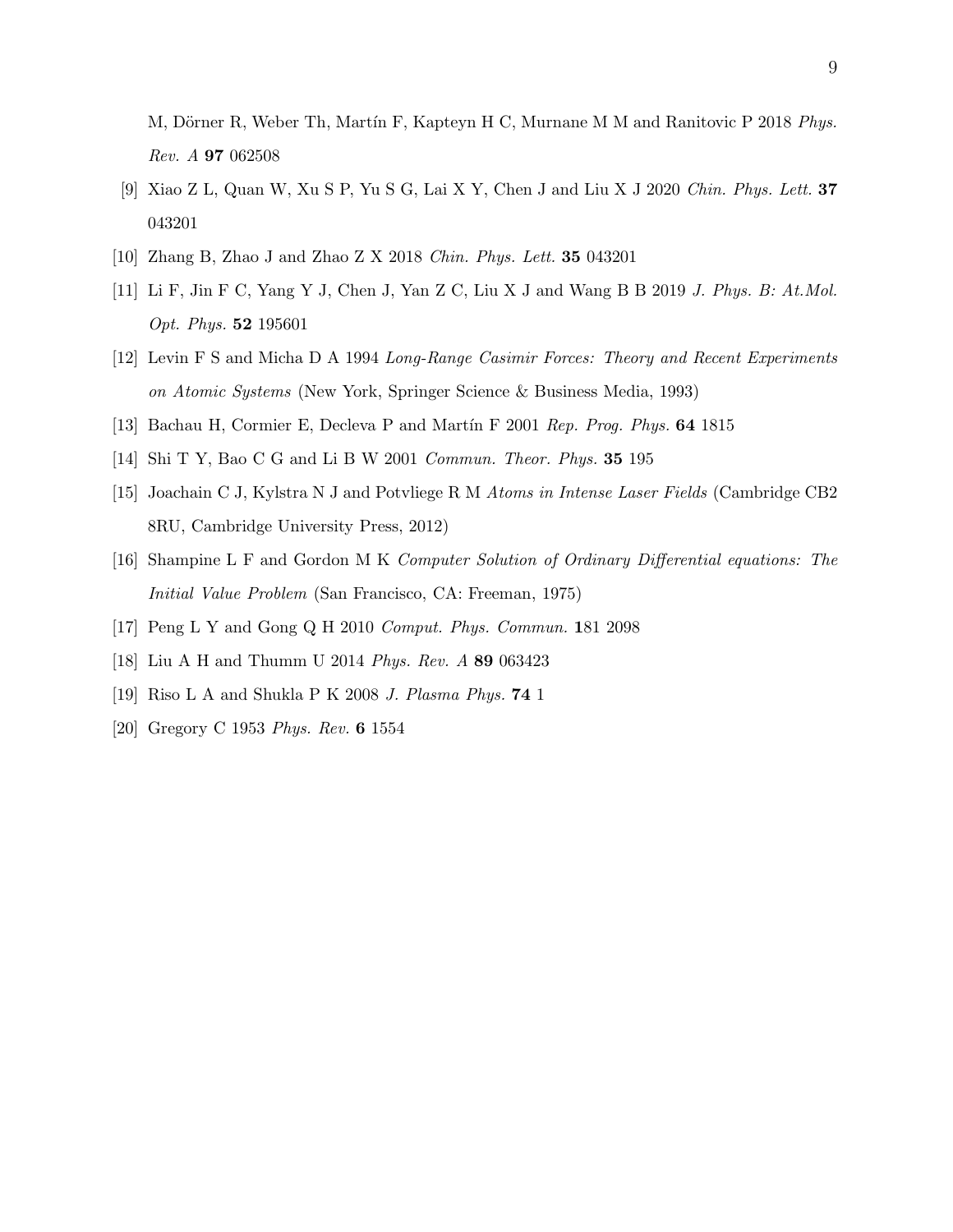<span id="page-9-0"></span>Table I: The parameters for the case of the change of the nucleus charge. The nucleus charge  $Q_c$ , the ground state energy  $E_{1S}$ , the two-electron Coulomb interaction energy  $\overline{V}_{12}$ , the second ionization energy  $I_{p_2}$ , the center frequency  $\omega$ , and the characteristic time  $t_c$  obtained by the time-dependent Schrödinger equation.

| $Q_c$  |           | $E_{1S}(a.u.) V_{12}(a.u.) I_{p2} \omega(a.u.) t_c(asec) t_c(a.u.) V_{12} \times t_c$ |                |     |     |       |       |
|--------|-----------|---------------------------------------------------------------------------------------|----------------|-----|-----|-------|-------|
| 1.5e   | $-1.465$  | 0.636                                                                                 | 1.125          | 1.3 | 158 | 6.529 | 4.152 |
| 1.732e | $-2.070$  | 0.780                                                                                 | 1.5            | 1.8 | 127 | 5.248 | 4.093 |
| 2e     | $-2.903$  | 0.947                                                                                 | $\overline{2}$ | 2.4 | 105 | 4.339 | 4.109 |
| 2.236e | $-3.755$  | 1.094                                                                                 | 2.5            | 3   | 91  | 3.760 | 4.114 |
| 2.45e  | $-4.624$  | 1.227                                                                                 | 3              | 3.4 | 81  | 3.347 | 4.107 |
| 2.5e   | $-4.811$  | 1.258                                                                                 | 3.125          | 3.6 | 79  | 3.264 | 4.107 |
| 2.8e   | $-6.244$  | 1.445                                                                                 | 3.92           | 4.7 | 70  | 2.893 | 4.180 |
| 3e     | $-7.28$   | 1.568                                                                                 | 4.5            | 5   | 65  | 2.686 | 4.212 |
| 4e     | $-13.654$ | 2.193                                                                                 | 8              | 9.5 | 46  | 1.901 | 4.196 |

<span id="page-9-1"></span>Table II: The parameters for the case of the change of the electron charge. The electron charge  $Q_e$ , the ground state energy  $E_{1S}$ , the two-electron Coulomb interaction energy  $\overline{V}_{12}$ , the second ionization energy  $I_{p_2}$ , the center frequency  $\omega$ , and the characteristic time  $t_c$  obtained by the timedependent Schrödinger equation.

|         | $Q_e$ $E_{1S}(a.u.) \ \overline{V}_{12}(a.u.) \ I_{p2} \ \omega(a.u.) \ t_c(asec) \ t_c(a.u.) \ \overline{V}_{12} \times t_c$ |       |                            |                |     |        |       |
|---------|-------------------------------------------------------------------------------------------------------------------------------|-------|----------------------------|----------------|-----|--------|-------|
| $-0.6e$ | $-1.190$                                                                                                                      | 0.230 | 0.72                       | 0.8            | 444 | 18.347 | 4.220 |
|         | $-0.7e$ $-1.568$                                                                                                              | 0.355 | 0.98                       | 1.2            | 284 | 11.736 | 4.166 |
| $-0.8e$ | $-1.983$                                                                                                                      | 0.515 | 1.28                       | 1.8            | 196 | 8.099  | 4.171 |
|         | $-0.9e -2.429$                                                                                                                | 0.712 | - 1.62                     | 2.1            | 140 | 5.785  | 4.119 |
|         | $-e$ $-2.903$                                                                                                                 | 0.947 | $\overline{\phantom{a}}$ 2 | 2.4            | 105 | 4.339  | 4.109 |
|         | $-1.1e -3.400$                                                                                                                | 1.221 | 2.42                       | 3              | 81  | 3.347  | 4.087 |
|         | $-1.2e -3.916$                                                                                                                | 1.533 | 2.88                       | 3.5            | 64  | 2.645  | 4.054 |
| $-1.3e$ | -4.448                                                                                                                        | 1.884 | 3.38                       | $\overline{4}$ | 53  | 2.190  | 4.126 |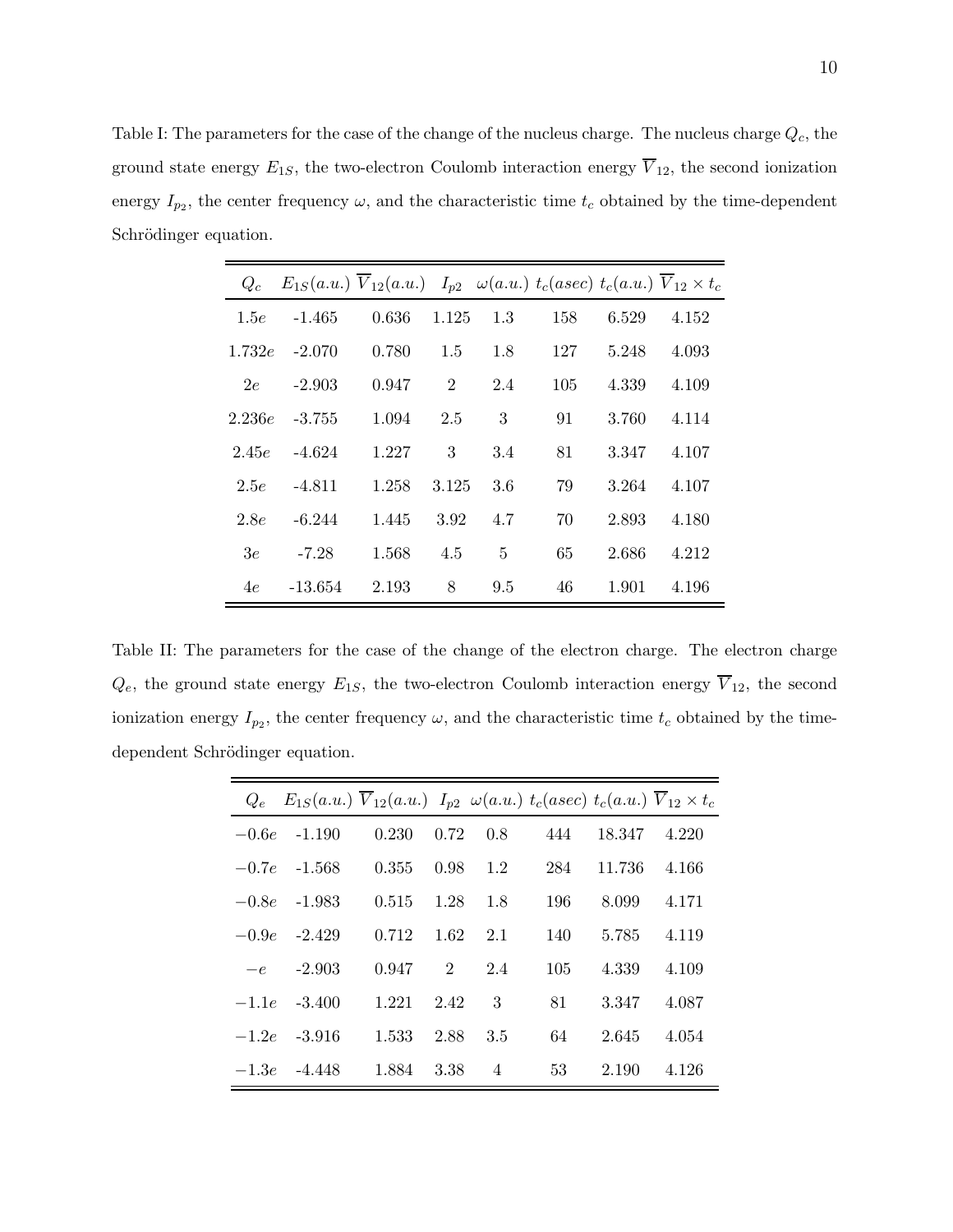<span id="page-10-0"></span>Table III: The parameters for the case of the change of the nucleus charge and the electron charge. The nucleus charge  $Q_c$ , the electron charge  $Q_e$ , the ground state energy  $E_{1S}$ , the two-electron Coulomb interaction energy  $V_{12}$ , the second ionization energy  $I_{p_2}$ , the center frequency  $\omega$ , and the characteristic time  $t_c$  obtained by the time-dependent Schrödinger equation.

|    | $Q_c$ $Q_e$ $E_{1S}(a.u.)$ $V_{12}(a.u.)$ $I_{p2}$ $\omega(a.u.)$ $t_c(asec)$ $t_c(a.u.)$ $\overline{V}_{12} \times t_c$ |                        |           |             |     |        |       |
|----|--------------------------------------------------------------------------------------------------------------------------|------------------------|-----------|-------------|-----|--------|-------|
|    | $1.4e$ -0.7e -0.697                                                                                                      | $0.227$ $0.480$ $0.52$ |           |             | 437 | 18.058 | 4.099 |
|    | $1.6e - 0.8e - 1.189$                                                                                                    | 0.388                  | 0.819     | 1.0         | 256 | 10.579 | 4.104 |
|    | $1.8e - 0.9e - 1.905$                                                                                                    | 0.621                  | 1.312 1.6 |             | 159 | 6.570  | 4.080 |
| 2e | $-e$ $-2.903$                                                                                                            | 0.947                  | 2         | 2.4         | 105 | 4.339  | 4.109 |
|    | $2.2e$ -1.1e -4.250                                                                                                      | 1.386                  | 2.928     | 3.6         | 71  | 2.934  | 4.066 |
|    | $2.4e$ -1.2e -6.019                                                                                                      | 1.964                  | 4.147     | $5^{\circ}$ | 50  | 2.066  | 4.058 |

<span id="page-10-1"></span>Table IV: The parameters for the case of the change of the electron mass. The electron mass  $m_e$ , the ground state energy  $E_{1S}$ , the two-electron Coulomb interaction energy  $\overline{V}_{12}$ , the second ionization energy  $I_{p_2}$ , the center frequency  $\omega$ , and the characteristic time  $t_c$  obtained by the time-dependent Schrödinger equation.

|      | $m_e$ $E_{1S}(a.u.)$ $V_{12}(a.u.)$ $I_{p2} \omega(a.u.)$ $t_c(asec)$ $t_c(a.u.)$ $V_{12} \times t_c$ |       |     |      |     |        |       |
|------|-------------------------------------------------------------------------------------------------------|-------|-----|------|-----|--------|-------|
| 0.4m | -1.161                                                                                                | 0.379 | 0.8 | 0.95 | 262 | 10.826 | 4.103 |
| 0.6m | -1.742                                                                                                | 0.568 | 1.2 | 1.3  | 174 | 7.190  | 4.084 |
| 0.8m | $-2.322$                                                                                              | 0.758 | 1.6 | 1.7  | 129 | 5.331  | 4.041 |
| m    | $-2.903$                                                                                              | 0.947 | 2   | 2.4  | 105 | 4.339  | 4.109 |
| 1.2m | -3.483                                                                                                | 1.136 | 2.4 | 3    | 86  | 3.554  | 4.037 |
| 1.4m | -4.064                                                                                                | 1.326 | 2.8 | 3.4  | 75  | 3.099  | 4.110 |
| 1.6m | $-4.644$                                                                                              | 1.515 | 3.2 | 4.2  | 65  | 2.686  | 4.069 |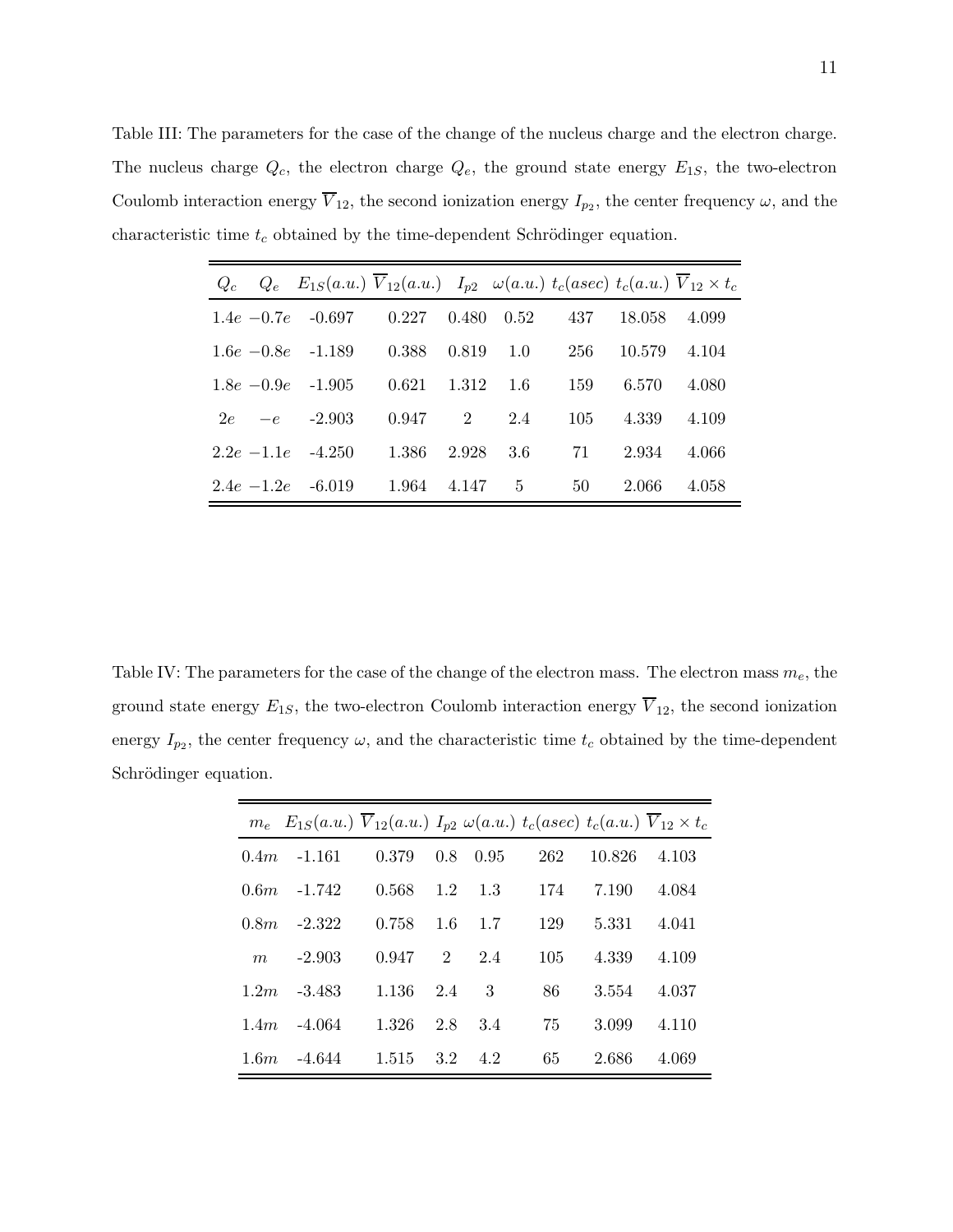

<span id="page-11-0"></span>Figure 1: Energy distribution of two escaped electrons of (a)-(c) helium atom, (d)-(f) Li<sup>+</sup> ion,  $(g)-(i)Be<sup>2+</sup>$  ion exposed to different laser pulse. The laser pulse has a Gaussian envelope around the peak intensity of  $1 \times 10^{14} \,\mathrm{W/cm^2}$ . The center photon energy is 2.4 a.u. for helium atom, 5.0 a.u. for  $Li^+$  ion and 9.5 a.u. for  $Be^{2+}$  ion. The FWHM is 90 asec, 130 asec, 320 asec for helium atom, 50 asec, 80 asec, 200 asec for  $Li<sup>+</sup>$  ion, and 30 asec, 60 asec, 140 asec for  $Li<sup>+</sup>$  ion. The colors bars are in units of  $10^{-6}$  for helium atom,  $10^{-10}$  for Li<sup>+</sup> ion and Be<sup>2+</sup> ion.



<span id="page-11-1"></span>Figure 2: The ratio  $\eta$  varies with the FWHM of the laser pulse. The laser pulse has a Gaussian envelope around the peak intensity of  $1 \times 10^{14} \,\mathrm{W/cm^2}$ . The center photon energy is 2.4 a.u. for helium atom, 5.0 a.u. for  $Li^+$  ion and 9.5 a.u. for  $Be^{2+}$  ion.